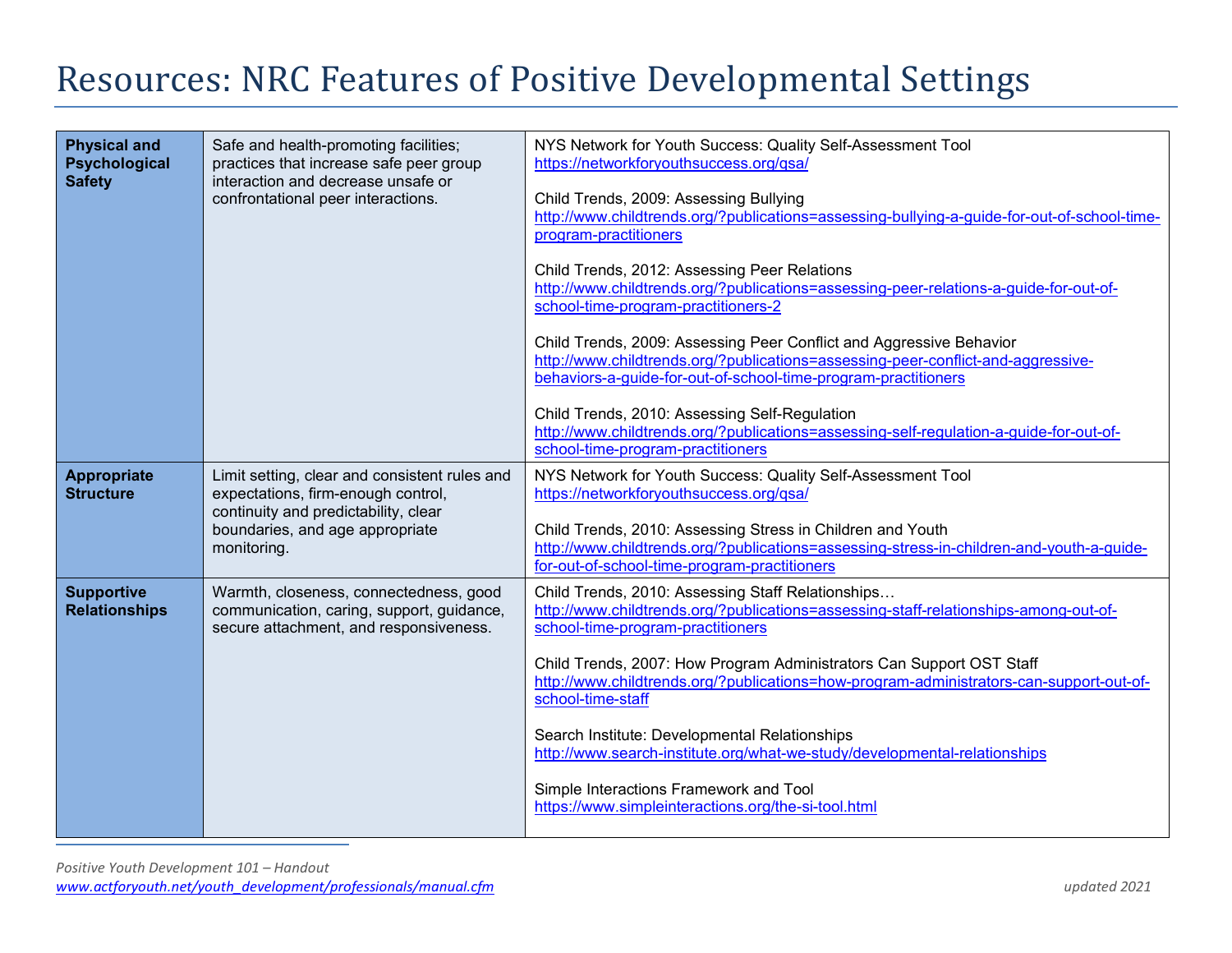|                                                               |                                                                                                                                                                                                                                                                                                                                | Child Trends, 2013: Caring Adults                                                                                                                                                                                                                                                                                                                                                                                                                                                                                                                                                                                                                                                                                                                                                                                                                                                                                                                                                                    |
|---------------------------------------------------------------|--------------------------------------------------------------------------------------------------------------------------------------------------------------------------------------------------------------------------------------------------------------------------------------------------------------------------------|------------------------------------------------------------------------------------------------------------------------------------------------------------------------------------------------------------------------------------------------------------------------------------------------------------------------------------------------------------------------------------------------------------------------------------------------------------------------------------------------------------------------------------------------------------------------------------------------------------------------------------------------------------------------------------------------------------------------------------------------------------------------------------------------------------------------------------------------------------------------------------------------------------------------------------------------------------------------------------------------------|
|                                                               |                                                                                                                                                                                                                                                                                                                                | http://www.childtrends.org/wp-content/uploads/2013/12/2013-54CaringAdults.pdf                                                                                                                                                                                                                                                                                                                                                                                                                                                                                                                                                                                                                                                                                                                                                                                                                                                                                                                        |
| <b>Opportunities to</b><br><b>Belong</b>                      | Opportunities for meaningful inclusion,<br>regardless of one's gender, ethnicity, sexual<br>orientation, or disabilities; social inclusion,<br>social engagement, and integration;<br>opportunities for sociocultural identity<br>information; and support for cultural and<br>bicultural competence.                          | ACT for Youth: Creating Inclusive Program Environments for Youth with Different Abilities<br>http://www.actforyouth.net/youth_development/professionals/inclusive-environments.cfm<br>Gay, Lesbian & Straight Education Network (GLSEN)<br>http://glsen.org/educate/resources<br>Child Trends, 2007: Enhancing Cultural Competence in OST Programs<br>http://www.childtrends.org/?publications=enhancing-cultural-competence-in-out-of-school-<br>time-programs-what-is-it-and-why-is-it-important<br>Child Trends, 2011: Children of Latino Immigrants<br>http://www.childtrends.org/?publications=children-of-latino-immigrants-and-out-of-school-<br>time-programs-2<br>Child Trends, 2011: What Works for African American Children and Youth<br>http://www.childtrends.org/?publications=what-works-for-african-american-children-<br>adolescents-lessons-from-experimental-evaluations-of-programs-and-interventions<br>National Center for Cultural Competence<br>http://nccc.georgetown.edu/ |
| <b>Positive Social</b><br><b>Norms</b>                        | Rules of behavior, expectations, injunctions,<br>ways of doing things, values and morals,<br>and obligations for service.                                                                                                                                                                                                      | See inclusion resources above.<br>Child Trends, 2011. What works for promoting and enhancing positive social skills<br>http://www.childtrends.org/wp-<br>content/uploads/2011/03/child trends 2011 03 02 RB WWSocialSkills.pdf                                                                                                                                                                                                                                                                                                                                                                                                                                                                                                                                                                                                                                                                                                                                                                       |
| <b>Support for</b><br><b>Efficacy and</b><br><b>Mattering</b> | Youth-based; empowerment practices that<br>support autonomy; making a real difference<br>in one's community; being taken seriously.<br>Practice that includes enabling,<br>responsibility granting, and meaningful<br>challenge. Practices that focus on<br>improvement rather than on relative current<br>performance levels. | ACT for Youth: Youth Engagement<br>http://www.actforyouth.net/youth_development/engagement/<br>See "Section 3: Resources & References" handout in PYD 101 curriculum<br>www.actforyouth.net/youth development/professionals/manual.cfm                                                                                                                                                                                                                                                                                                                                                                                                                                                                                                                                                                                                                                                                                                                                                               |